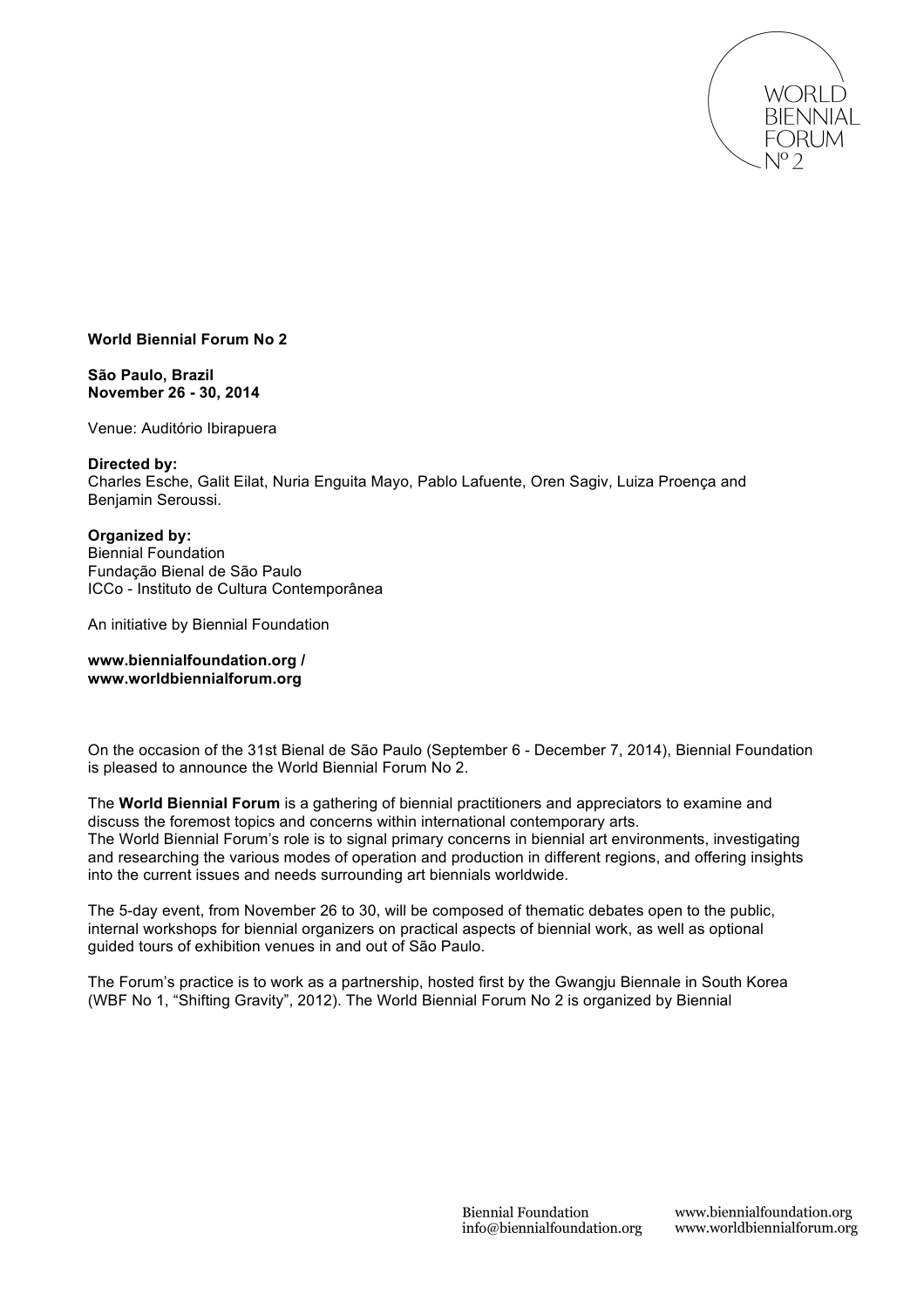

Foundation, Fundação Bienal de São Paulo, and ICCo - Instituto de Cultura Contemporânea. It will take place during the **31st Bienal de São Paulo**, curated by Charles Esche, Galit Eilat, Nuria Enguita Mayo, Pablo Lafuente, Oren Sagiv, Luiza Proença and Benjamin Seroussi, who will also function as the Forum's artistic directors.

**Luis Terepins**, President of the Fundação Bienal de São Paulo, has said. "I believe that the Bienal de São Paulo should be a stage for a discussion on exhibition formats and, more generally, the role of art in society today, and should take on the challenge of hosting the WBF No 2. The Bienal de São Paulo's role is to continuously search for new configurations, reflections and propositions. Collaborating with the Forum is yet another way for the Bienal de São Paulo to develop and reaffirm itself."

Director of Biennial Foundation, **Marieke van Hal**, is honored to have found new partners for the World Biennial Forum in Brazil. "The Bienal de São Paulo stands out internationally because of the way it expands access to the world of art for a diversified public, by enabling people of a range of ages, social classes and cultural levels to take part in its activities. I've always been impressed by the Bienal de São Paulo and its emphasis on serving the whole community. It will be interesting to see in what way it can work as an example and inspiration for other biennials internationally."

ICCo - Instituto de Cultura Contemporânea will be in charge of the coordination locally. As Artistic Director of ICCo - Instituto de Cultura Contemporânea, **Daniel Rangel** comments: "The first Forum proposed pertinent discussions, creating invaluable interconnections between biennials and all those involved in their activities. Bringing the WBF No 2 to São Paulo is important, as it will allow us to create an atmosphere for learning, exchanging and building on one another's experiences and practices on a global level. I look forward to exploring what contemporary art biennials can share."

**Biennial Foundation** (BF) is an independent NPO founded in the Netherlands (2009) to create a spirit of solidarity among biennials worldwide, and to facilitate a diversity of platforms for the exchange of information and expertise.

A **Preview Launch** of the World Biennial Forum No 2 is scheduled to take place in Berlin, Germany, during the First General Assembly of the International Biennial Association in ifa Gallery on July 12, 2014. Both the Forum's artistic directors and the organizers will be present to talk to you.

Preview Launch WBF No 2 July 12, 2014: 17:30 - 19:30 h. ifa Gallery, Linienstrasse 139/140, Berlin RSVP: lm@biennialfoundation.org